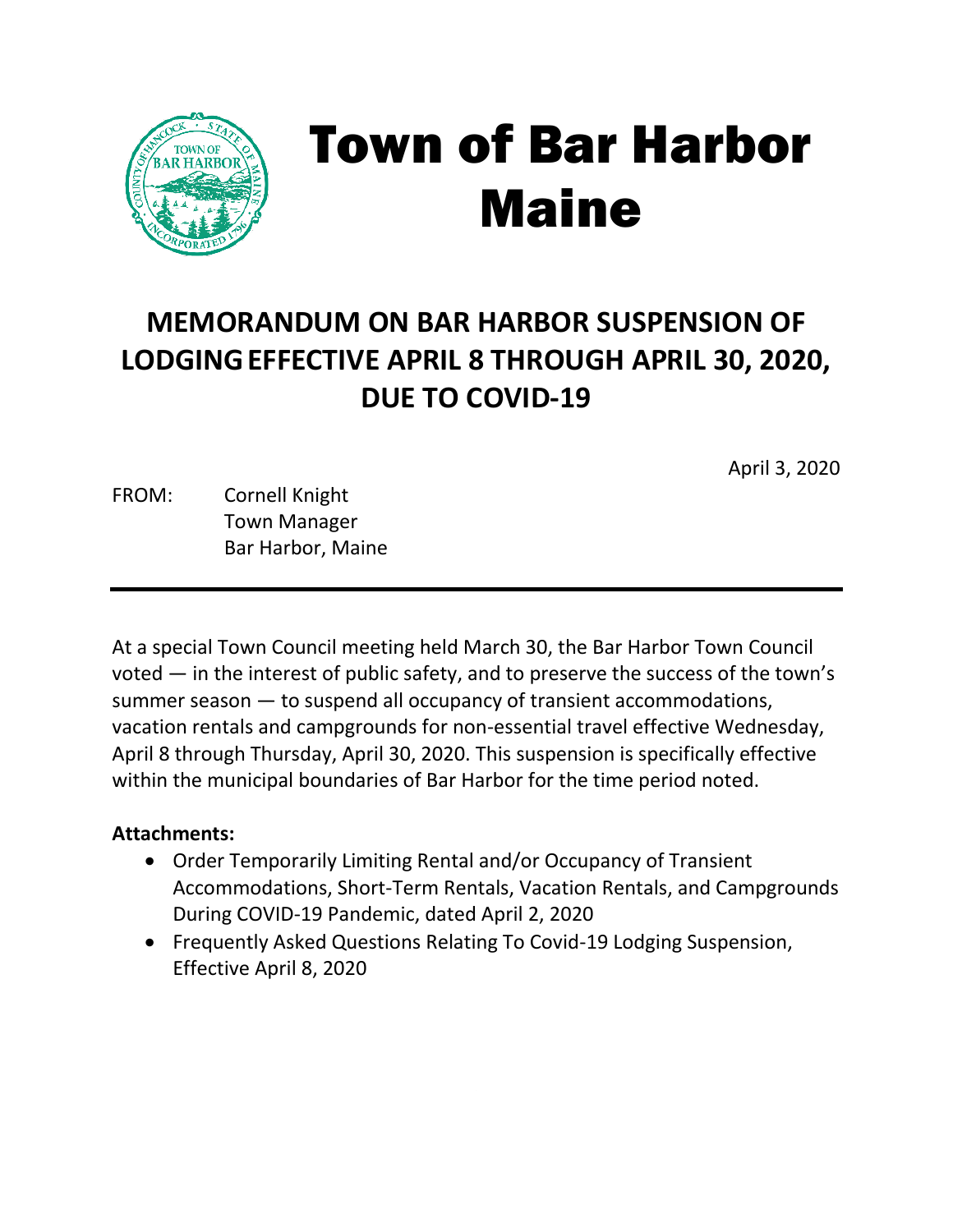### ORDER TEMPORARILY LIMITING RENTAL AND/OR OCCUPANCY OF TRANSIENT ACCOMMODATIONS, SHORT-TERM RENTALS, VACATION RENTALS, AND CAMPGROUNDS DURING COVID-19 PANDEMIC

WHEREAS, there is currently an outbreak of novel coronavirus disease 2019 ("COVID-19"), a respiratory illness, first detected in Wuhan City, Hubei Province, China, and it continues to spread to a growing number of international locations, including the United States; and

WHEREAS, on January 31, 2020, the United States Secretary of Health and Human Services announced a nationwide public health emergency to respond to COVID-19; and

WHEREAS, on March 11, 2020, the World Health Organization declared that global health crisis involving COVID-19 is pandemic; and

WHEREAS, on March 12, 2020, the State of Maine identified and confirmed its first case of COVID-19; and

WHEREAS, COVID-19 has been detected in hundreds of thousands of people worldwide and is primarily spread from person to person; and

WHEREAS, COVID-19 is easily transmitted, especially in group settings, and it is essential that the spread of the virus be slowed to protect the ability of public and private health care providers to handle the influx of new patients and safeguard public health and safety; and

WHEREAS, this worldwide outbreak of COVID-19 is emerging and rapidly evolving; and

WHEREAS, Governor Janet T. Mills issued an executive order on March 15, 2020 prohibiting gatherings of more than ten (10) people throughout the State, and closing all restaurants and bars dine-in facilities; and

WHEREAS, on March 24, 2020, Governor Mills issued further guidance to businesses and the public regarding COVID-19; and

WHEREAS, on March 31, 2020, Governor Mills enacted the "Stay Healthy at Home" Executive Order, effective April 2, 2020, and requiring Maine people to remain at home unless to leave for an essential job or essential activity; and

WHEREAS, on March 30, 2020, the Town of Bar Harbor Town Council voted to suspend all occupancy of transient accommodations, vacation rentals, and campgrounds pursuant to its authority under Chapter 74 of the Code of the Town of Bar Harbor, entitled "Emergency Management"; and

WHEREAS, Chapter 74 of the Code of the Town of Bar Harbor (the "Town Code") grants the Town Manager, acting as the Director of Disaster Services, broad authority to promulgate rules and orders to implement and clarify the Council vote exercising emergency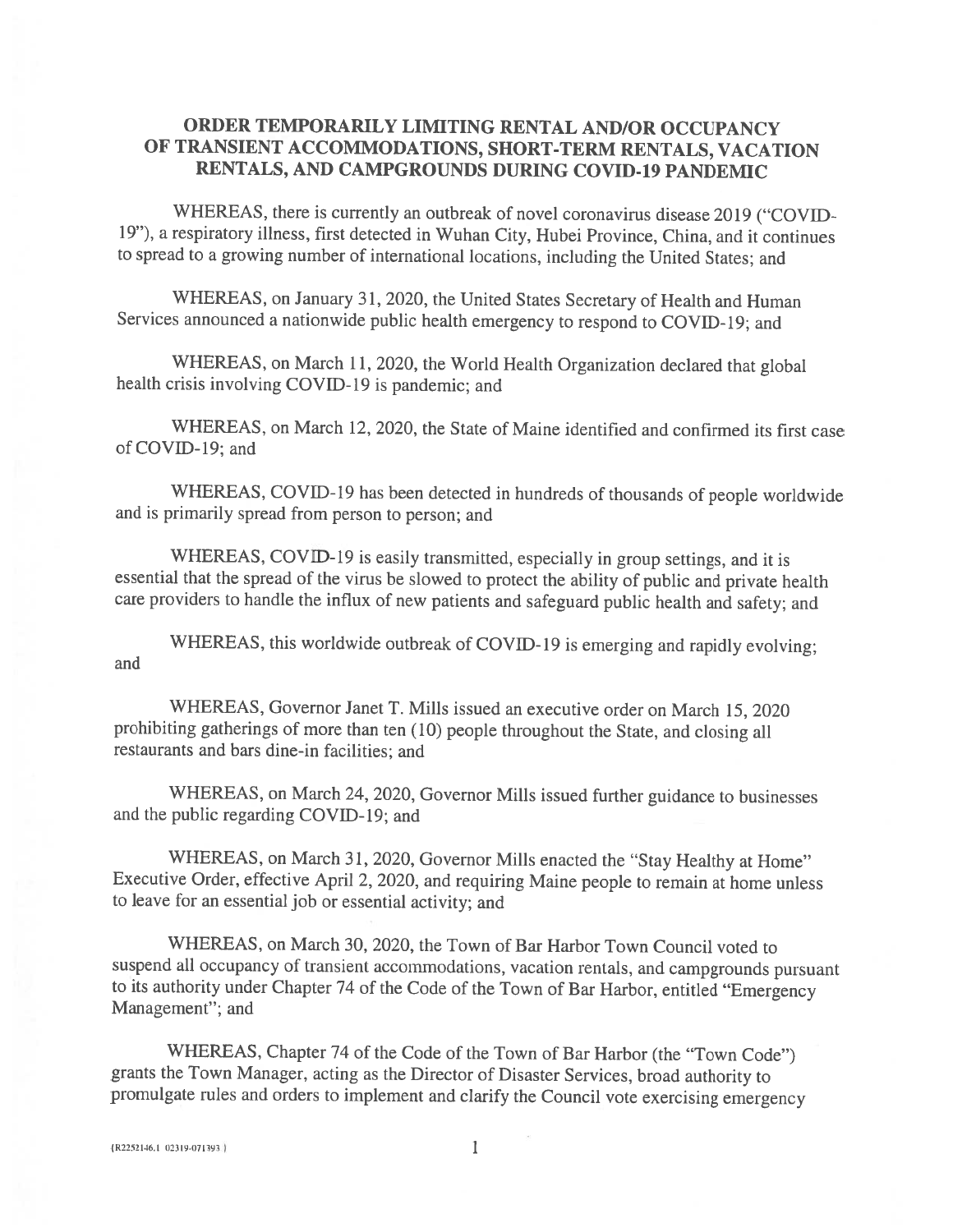power and authorizes the Town Manager, to prepare, in consultation with the Town Attorney, all necessary emergency procedures, rules, and orders and implement emergency operations; and

WHEREAS, the occupancy of transient accommodations and vacation rentals in the Town has grown notably in the past week as individuals seek to flee the implications of COVID-19 in their home communities; and

WHEREAS, the Town's year-round population is most recently estimated at approximately 5,300 which is starkly lower than the approaching peak tourist season; and

WHEREAS, there are more than 4000 units of transient accommodation, vacation rentals, and campground spaces available in the Town; and

WHEREAS, the limited number of local grocery stores, infrastructure, and resources during the off-season are only sufficient to provide for the Town's year-round residents; and

WHEREAS, despite the potential influx of seasonal employees and increased resources that arrive during the peak season, these will nevertheless be insufficient to handle an emergency of the nature and scale presented by the COVID-19 pandemic: and

WHEREAS, the Town lacks the resources to adequately protect the public health, safety, and welfare if there is a large unanticipated spike in population because such a surge will overwhelm the Town's capacity to provide essential municipal services such as water, sewer, fire and rescue, police, and will also deplete the supply chain of food and other resources to the Town; and

WHEREAS, restrictions have been put in place all over the world in an effort to protect public health, safety, and welfare and to "flatten the curve" to protect first responders and all members of the healthcare profession who are on the frontline of the pandemic, as well as those workers who are deemed essential and who are providing the public with the necessities of life; and

WHEREAS, public health experts have vigorously recommended that in order to contain and slow the spread of COVID-19, citizens should remain at home as much as possible, maintain social distancing, and avoid non-essential travel; and

WHEREAS, certain types of transient accommodations, vacation rentals, and campgrounds in the Town are allowed, as defined in Chapter 125 of the Town Code to be constructed at much higher density rates than traditional single-family dwellings; and

WHEREAS, high population density increases the risk of transmission of COVID-19; and

WHEREAS, the actions contemplated in this Order are not taken lightly, given the importance of private property and other rights of local owners and visitors, who the Town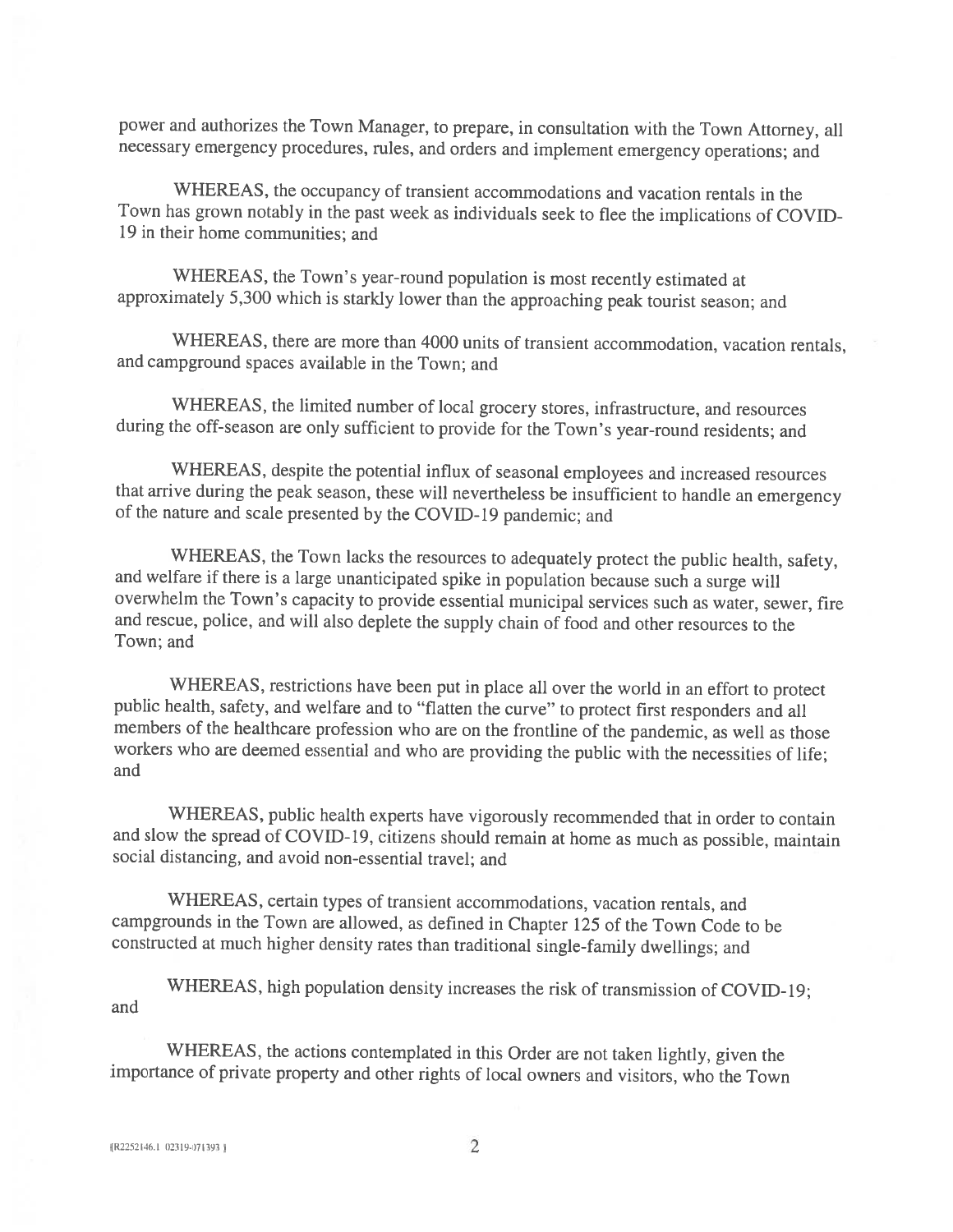consider to be integral members of the community, and who have assisted in making the Town what it is today and what it will continue to be going forward; and

WHEREAS, many states have imposed stay-at-home orders and non-essential travel bans and other Maine communities have imposed stay-at-home orders and temporary limits on seasonal accommodations in light of the dire public health emergency posed by COVID-19; and

WHEREAS, the Town has decided it must declare temporary and immediate restrictions on transient accommodations, vacation rentals, and campgrounds located in the Town to protect public health, safety, and welfare and to preserve critical resources in these unprecedented times.

NOW THEREFORE in accordance with aforesaid laws and recitals, which are incorporated herein by reference, it is hereby promulgated and declared that until further Order of the Town or Town Manager:

### A. Short-term rentals.

- 1. Except as otherwise specifically provided herein, the short-term rental (defined as a period of thirty (30) days or less) of private residential properties in the Town is hereby prohibited. No short-term rental agreements or arrangements of any kind, whether or not consideration is exchanged, shall be made by and between owners of residential property and any third parties. This prohibition will be in place with respect to any occupancy between April 8, 2020 and April 30, 2020, or, when the Governor terminates the current state of emergency, whichever occurs first.
- 2. Any individual(s) currently occupying a Short-Term Rental on or before March 30, 2020, may continue such occupancy, but all such rental agreements or arrangements for Short-Term Rentals shall be terminated by operation of this paragraph on or before April 8, 2020.

#### **B. High Density Accommodations**

- 1. Except as otherwise specifically provided herein, no "Transient Accommodation," (which includes "hotels," "motels," "bed-and-breakfasts/small inns," "seasonal cottage complexes." and "housekeeping cottage complexes"), "Tent and Recreational Park," and/or "Campground/Recreational Park" or "Vacation Rental" (as all of those terms are defined in Chapter 125 of the Town Code) shall be occupied between April 8, 2020 and April 30, 2020, or, when the Governor terminates the current state of emergency, whichever occurs first.
- 2. Any individual(s) currently occupying a Transient Accommodation, Campground/Recreational Park, Tent and Recreational Park, or Vacation Rental on or before March 30, 2020, may continue such occupancy, but all such rental agreements or arrangements for Transient Accommodations, Campground/Recreational Parks, Tent and Recreational Parks, or Vacation Rentals shall be terminated by operation of this paragraph on or before April 8, 2020

#### **C. Second/Seasonal Properties.**

(R2252146.1 02319-071393)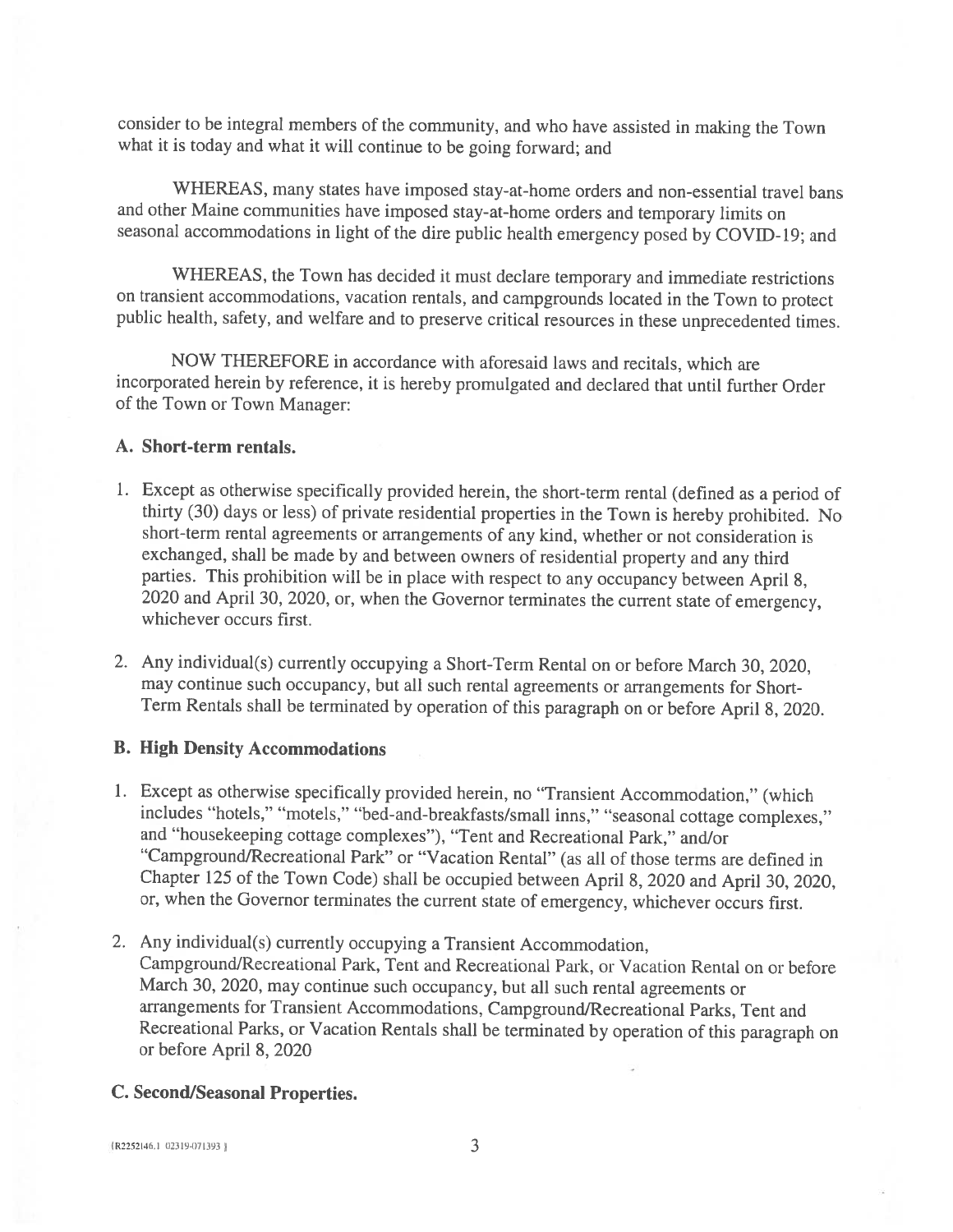- 1. A "Second/Seasonal Property" is any property that is not otherwise defined or regulated herein.
- 2. The Town is recommending, on the strongest possible terms, that owners of Second/Seasonal Property and their invitees remain in the location of their permanent residence and/or the dwelling they currently occupy from April 8, 2020 and April 30, 2020, or, when the Governor terminates the current state of emergency, whichever occurs first.
- 3. If owners or invitees of a Second/Seasonal Properties as defined in subparagraph C (1) relocate to the Town during the effective period of this Order, they are strongly encouraged to self-quarantine in said Second/Seasonal Property for at least fourteen (14) days from the date of arrival in Town.

### D. Exceptions.

- 1. The restrictions contained in this Order shall not apply to the following:
	- Individuals who are providing care for Town residents who are unable to care for themselves as result of illness or infirmity;
	- Government facilities, agencies, and services needed to ensure the continuing operation of the government and provide for the public health, safety and welfare, including but not limited to police, fire, EMS, code enforcement, and trash collection;
	- Recipients of General Assistance from the Town who have been provided with accommodations at such properties; and/or
	- Workers who are engaged in "Essential Businesses and Operation," as defined in the Governor's Executive March 24, 2020 Order No. 19 FY 19/20 as follows, except to the extent said definition conflicts with the terms of this Order.

### **E. Enforcement/Penalties**

- 1. Each day of rental and/or occupancy in violation of this Order shall be considered a separate violation.
- 2. The penalties set forth in section 1-18 of the Town Code apply and a violation shall be punishable by fine of not more than \$500.00 plus costs per violation.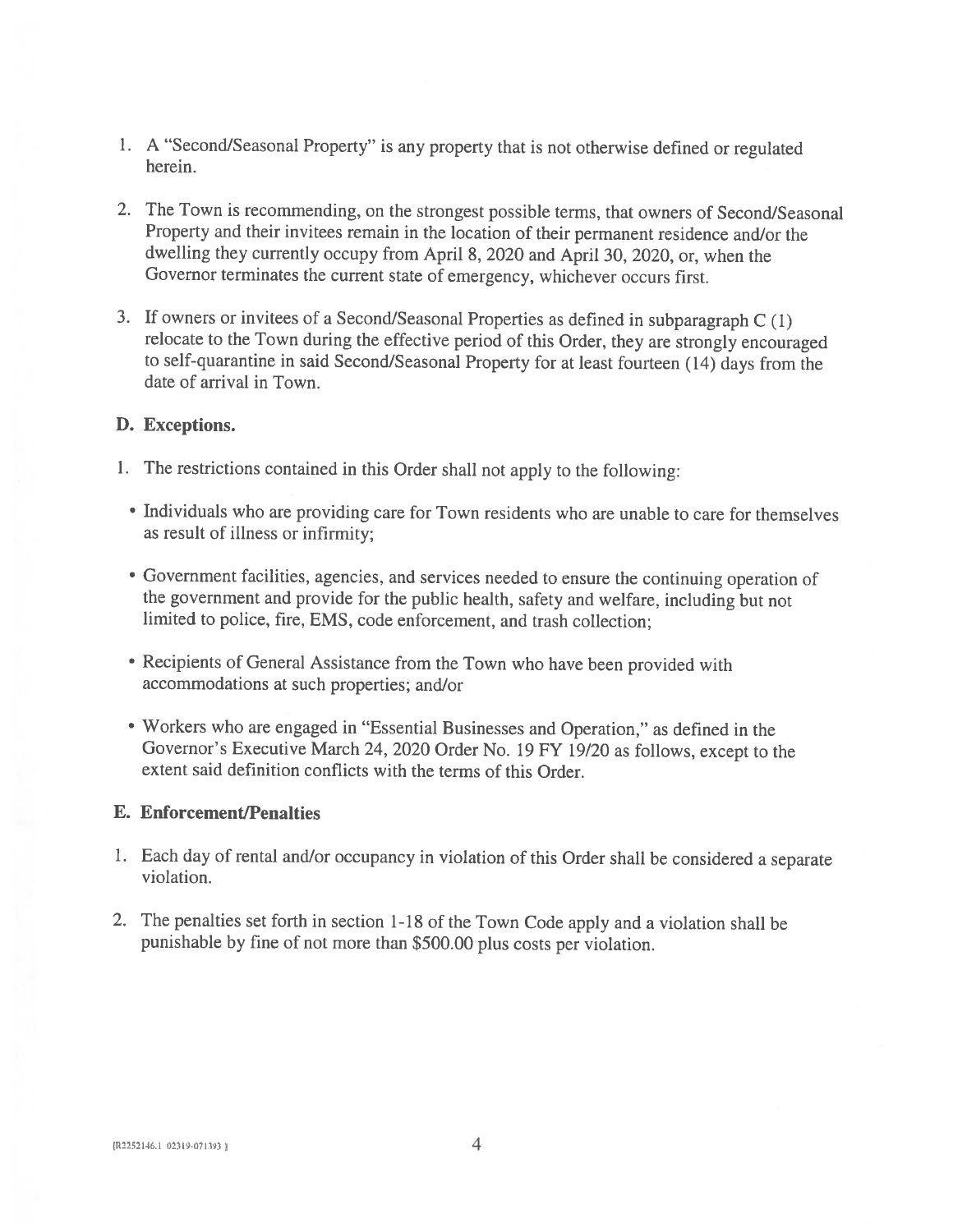Given under my hand, as authorized by the Town Council and Chapter 74 of the Code of the Town of Bar Harbor, this  $2^{nd}$  day of April, 2020.

imi

Cornell Knight, Town Manager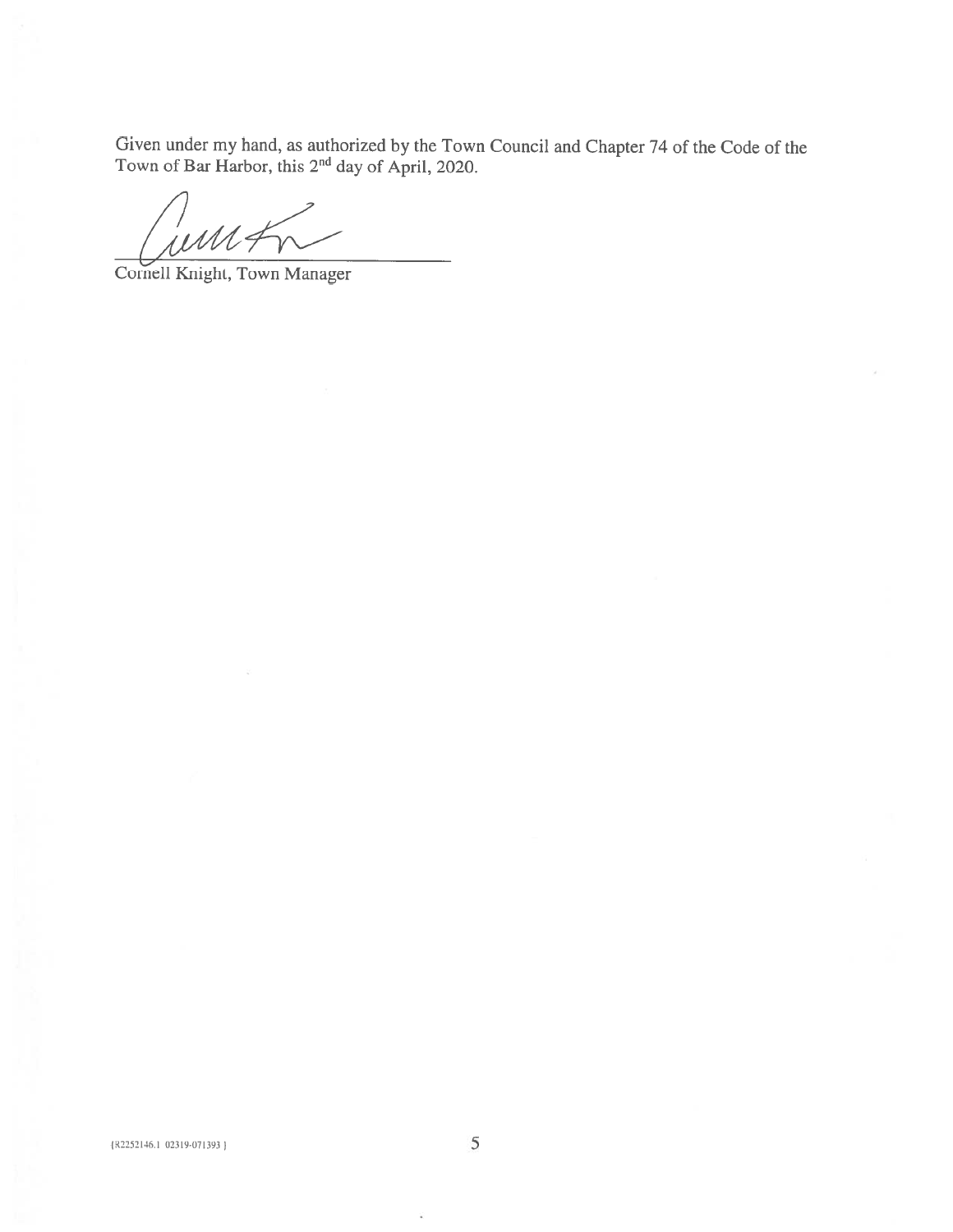# FREQUENTLY ASKED QUESTIONS RELATING TO COVID-19 LODGING SUSPENSION Bar Harbor, Maine

Effective April 8, 2020

Bar Harbor is a community that benefits from and welcomes visitors from around the world every year. We recognize that this suspension of lodging services will require people to make significant sacrifices, and we appreciate your understanding and patience, in complying with these restrictions. We look forward to welcoming our visitors when it is safe to do so.

— Cornell Knight, Bar Harbor Town Manager

# 1.WHAT DOES NON-ESSENTIAL TRAVEL MEAN?

The Town of Bar Harbor considers non-essential travel — that for which lodging shall not be provided — to mean any travel that is not absolutely necessary and required. This includes, but is not limited to, tourism, leisure, and recreation.

Lodging may be provided only to workers of Essential Businesses and Operations and individuals identified as Essential Critical Infrastructure Workforce, both as identified in Governor Janet T. Mills' [Executive Order #19 FY 19/20](https://www.maine.gov/governor/mills/sites/maine.gov.governor.mills/files/inline-files/An%20Order%20Regarding%20Essential%20Businesses%20and%20Operations%20_0.pdf) (starting on the second and seventh pages of that document, respectively), to provide them the ability to deliver and perform their work duties.

There will be special circumstances where people must travel to Bar Harbor (essential travel) for reasons other than being part of Essential Businesses and Operations or the Essential Critical Infrastructure Workforce, and which is not for tourism, leisure, and recreation, and for which lodging should be provided. These include death of a love one, caregiving, and others.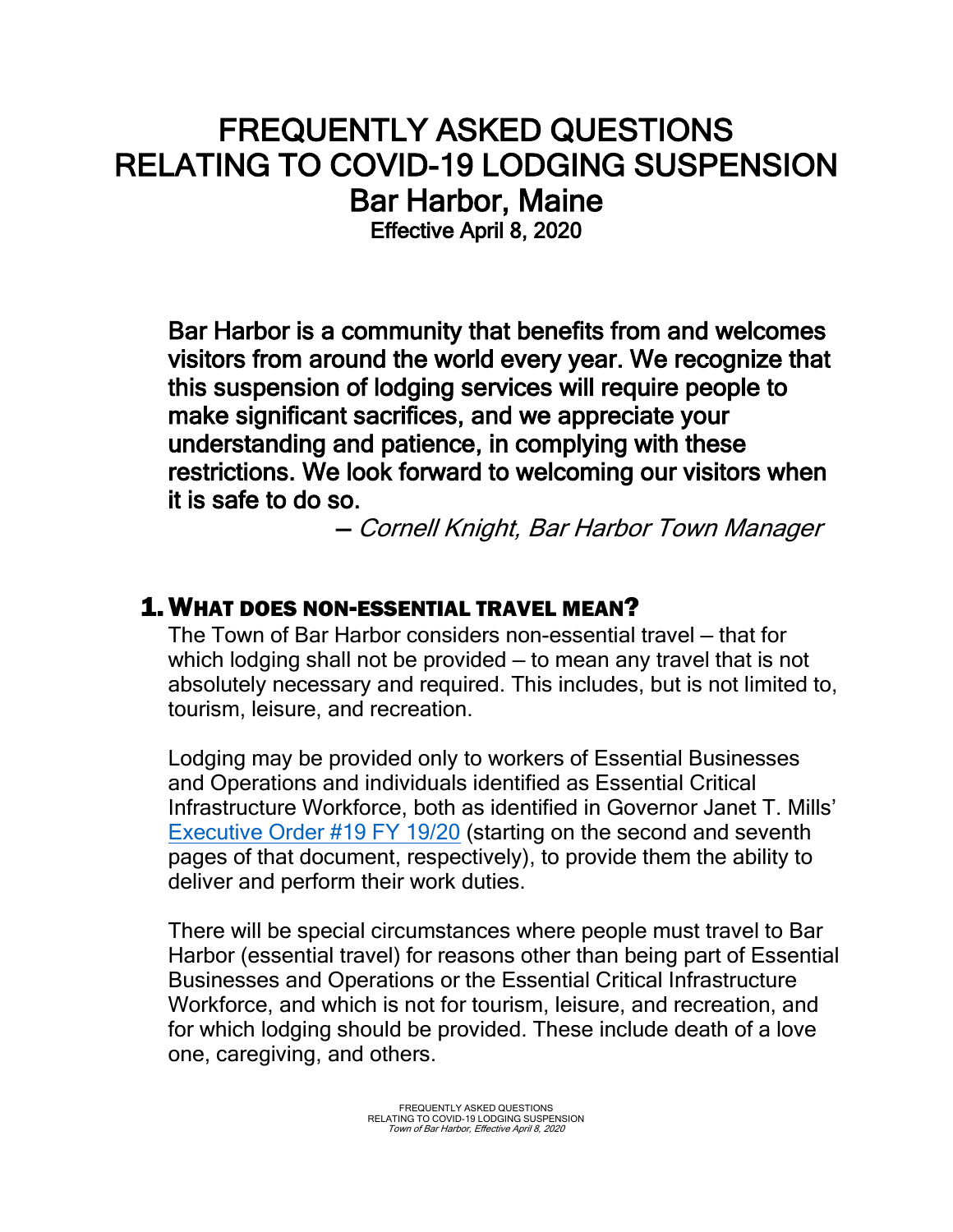We cannot list all possible special circumstances and we recognize that you will need to exercise judgment; however, the purpose of the Council's action is clear and we expect that you are able to discern between what is essential and non-essential travel using the guidelines above.

### 2.WHAT IS TRANSIENT ACCOMMODATION?

We consider transient accommodations to include all forms of lodging services such as hotels, motels, bed and breakfasts, cabins, etc. This also includes campgrounds.

# 3.WHAT IS A VACATION RENTAL?

We consider a vacation rental (sometimes referred to as short-term rental) to be the use of a dwelling unit or portion thereof for rent to guests for a period of less than 30 days and a minimum of five days. To legally operate a vacation rental in Bar Harbor, you must have your vacation rental registered with the town. If you have such a registration, the lodging suspension applies to your property.

# 4.CAN I RENT A TRANSIENT ACCOMMODATION OR A VACATION/SHORT-TERM RENTAL FOR MORE THAN 30 DAYS?

To protect the public health safety and welfare, you should not attempt to circumvent this effort by advertising or renting a transient accommodation or vacation/short-term rental for more than 30 days to occupants who are not in Bar Harbor on essential travel.

# 5.CAN I RENT A TRANSIENT ACCOMMODATION OR VACATION/SHORT-TERM RENTAL ON APRIL 8?

You can rent transient accommodation and vacation/short-term rental to those who are on non-essential travel until, but no later than, April 7. Your guest(s) that are on non-essential travel must check-out by or on April 8.